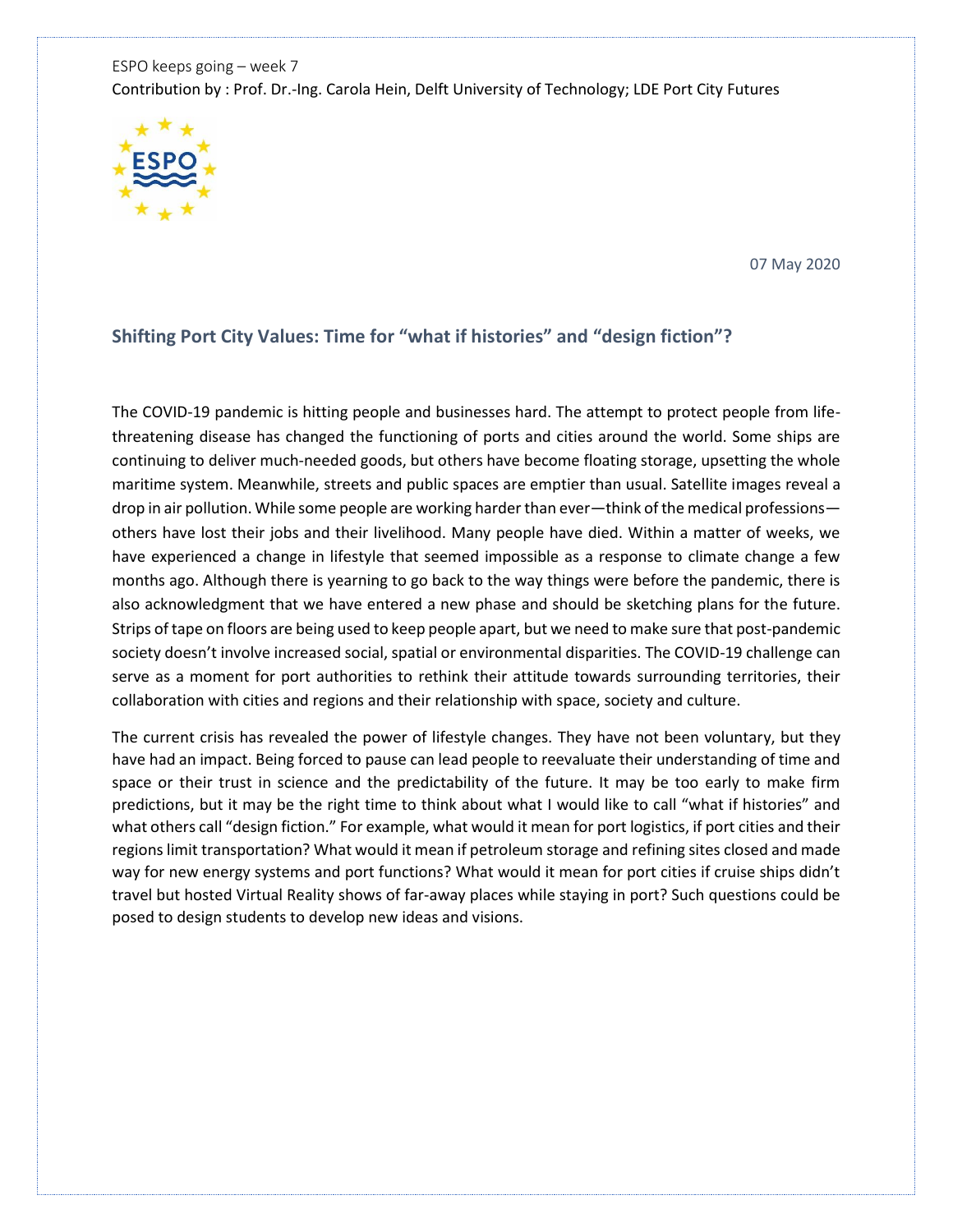## ESPO keeps going – week 7 Contribution by : Prof. Dr.-Ing. Carola Hein, Delft University of Technology; LDE Port City Futures

Utopias have always played an important role in imagining the future. Some of the port plans of the past now appear utopias--such as the 1969 plan called 2000+ for the Rotterdam region (Fig. 1). For more than

 $\bigwedge$ 

*Figure 1: 1969 Rotterdam 2000+ plan*

a century and a half, the paradigms of faster, bigger and further away have led societal development. COVID-19 requires slowing down, focusing on circularity and local systems. These are concepts that have been discussed for some time already. Visualizing the outcome of potential future development in space can help clarify societal implications. Students in the MSc 2 Architecture and Urbanism Beyond Oil at TU Delft, for example, have produced "design fiction" (Fig. 2) These may not be realistic visions and they may not be desirable. However, testing the reaction to these kinds of visions may help us identify the values

that are meaningful for the future of ports, cities and their regions.



*Figure 2: Rashid Ayoubi, Design fiction for port and city of Dunkirk*

Even without the current pandemic, port city regions around the world face complex problems that require rethinking and collaboration on the part of port, city and regional actors. There is a need for integrated spatial and social planning and design measures so that port, city and region can jointly evolve in a limited space. The OECD Port-Cities Programme has called for any vision for ports to be "imaginative rather than technocratic".<sup>i</sup> Their research hints at the need for port, city and other actors to prepare the ports and their surrounding regions for coming challenges of climate change, digitization and migration, instead of the economic and port-competition criteria that have long dominated port city decisions about infrastructure and planning. Citizen support is a key element to re-establishing links between ports and regions, and tools are needed to gain that support.